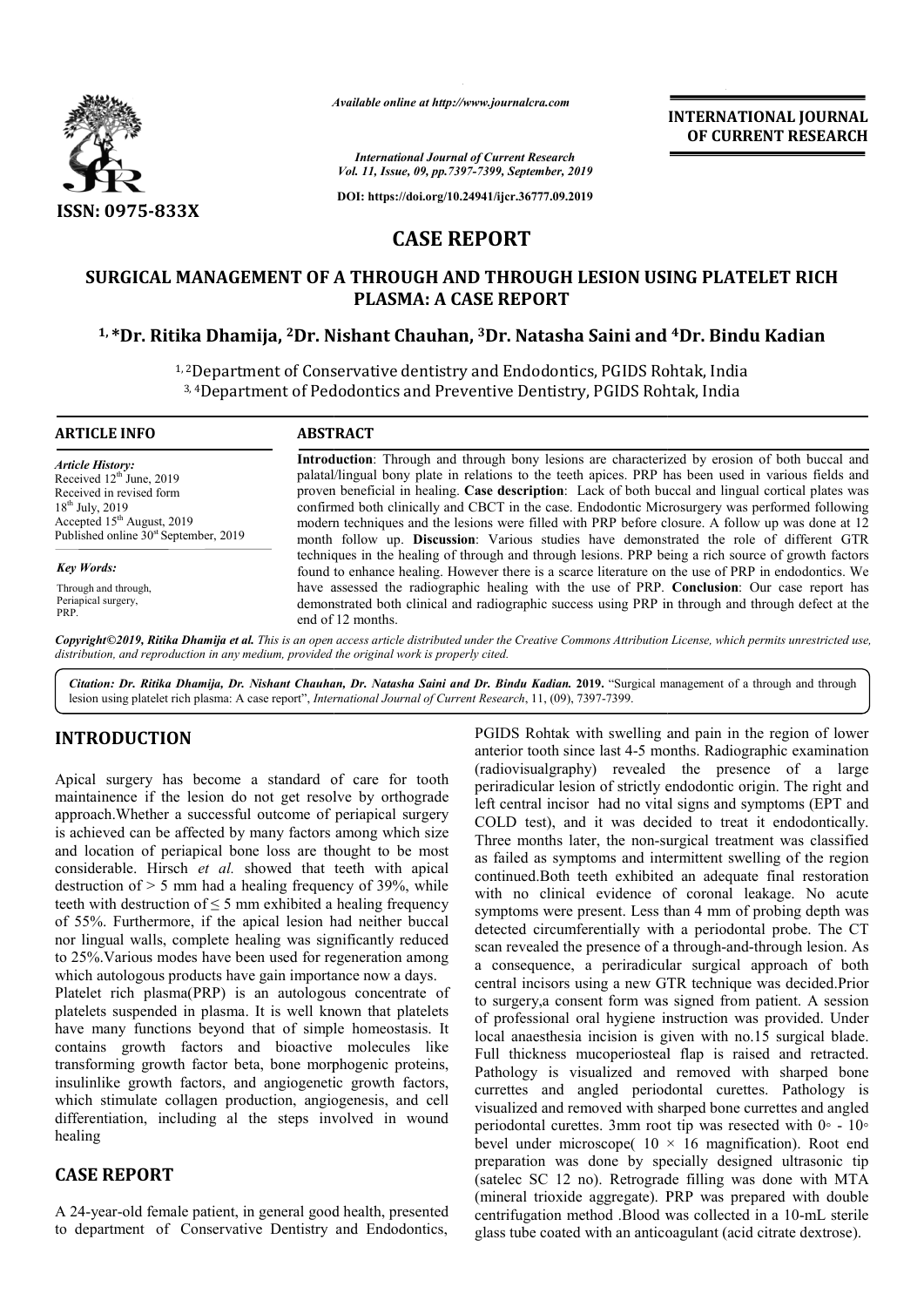

**Fig. 1. Preoperative radiograph**



**Fig. 4. Coronal view cbct**



**Fig. 7. Platelet rich plasma (prp) in the lesion**



**Fig. 2. Post obturation radiograph Fig. 3. Saggital view cbct**



**Fig 5. Intraoperative photo after raising flap Fig. 6.** 



Fig. 9. Flap sutured back with 4-0 silk Fig. 10. 1 Month post op radiograph









**Fig. 11. 12 month post op radiograph**